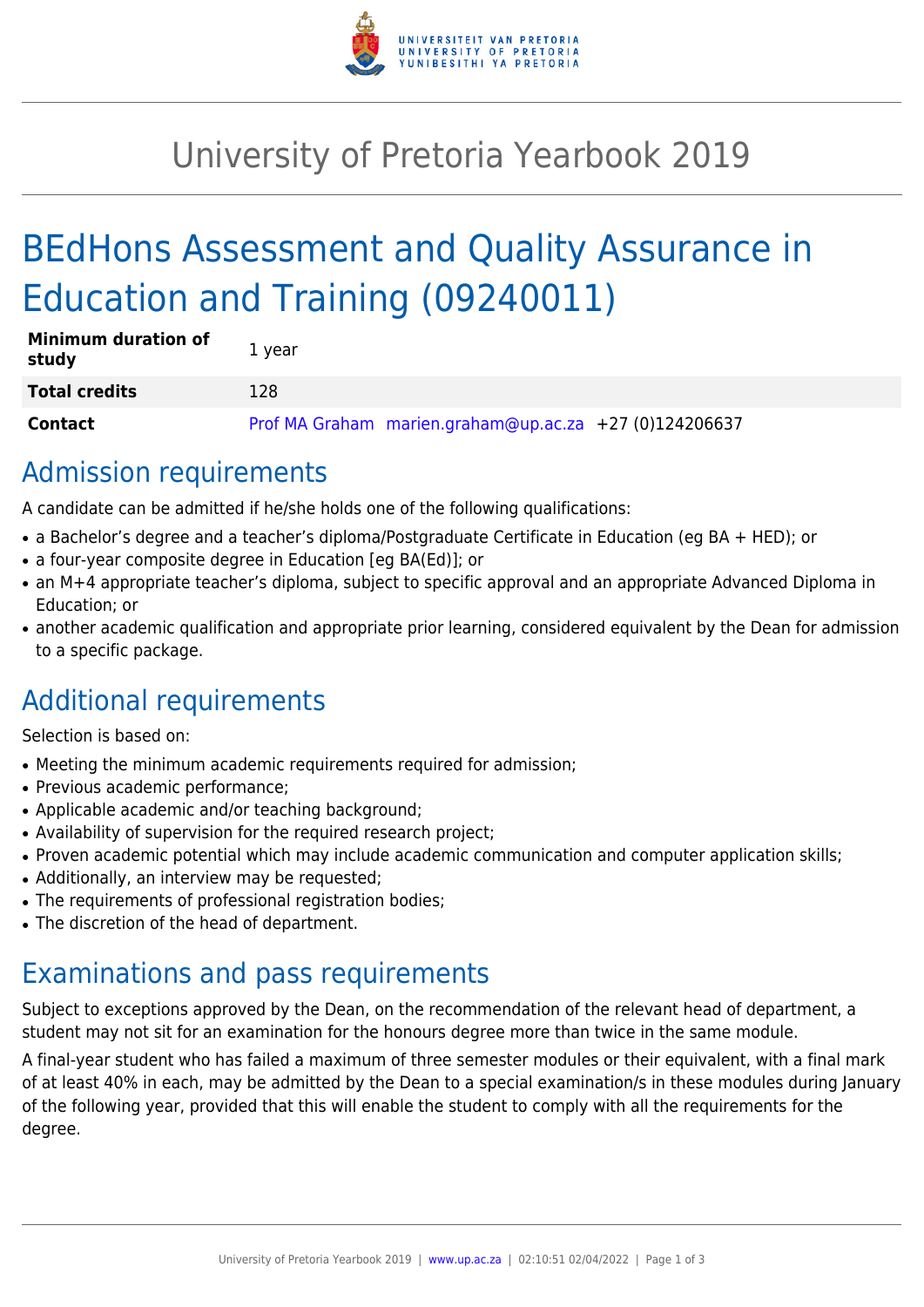

## Research information

A research project is compulsory and must be handed in for examination, as prescribed by the particular department.

## Pass with distinction

The degree is conferred with distinction on a student who has obtained an average of at least 75%, with a minimum of 70% in each module.